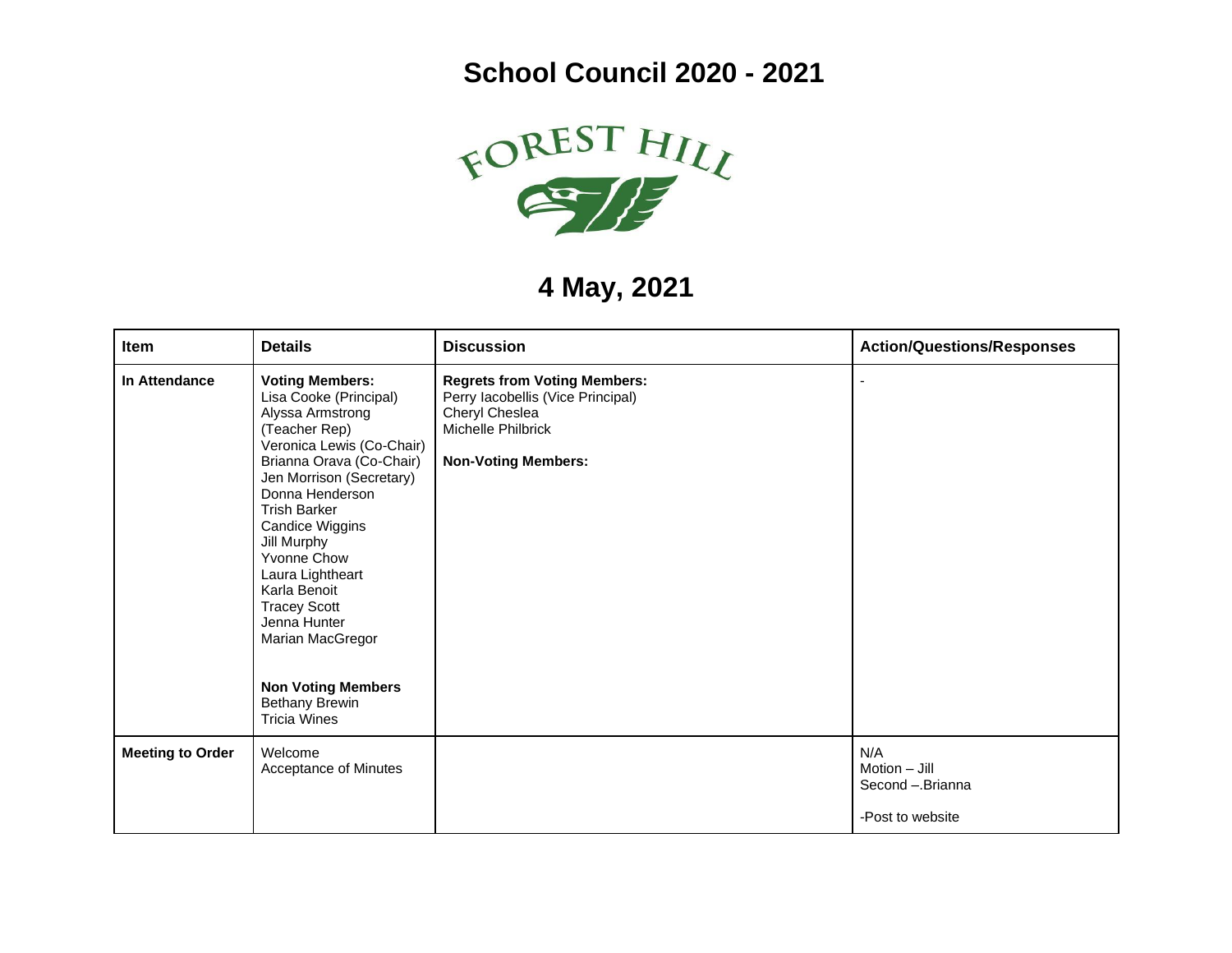| <b>Principal Report</b> | <b>General Updates</b><br>•Remote learning Pivot<br>•Staffing<br>•Literacy/Mental<br><b>Health/Education Week</b><br>$\bullet$ FI:<br>- Grade 1<br>- Grade $8-9$ | •General Updates. 170 devices handed out, school cash online<br>system worked really well, positive feedback received from<br>families. Grad update pending 17 May meeting. All budget<br>items taken care of.<br>.Remote learning Pivot. Phenomenal pivot, went very<br>smoothly. Recognizing students and staff hitting burnout mode,<br>weather not helping. Trying to assist through giving full week's<br>plan and allowing flexibility with respect to timings for<br>completion. Incorporate literacy skills into other subjects,<br>teachers working hard to keep fun and engaging. Time of year<br>where productivity drops (remote or in person). Government<br>has announced Learn At Home funding for all boards, within<br>next 2 weeks board will issue survey, and parents will decide<br>what learning mode they will prefer for Sep 7th 2021 start.<br>Staffing actions required based on choices made by families so<br>that school is ready to go for fall start.<br>•Literacy/Mental Health/Education Week. Jodie (Springwater<br>Library) and Alicia (dyslexia Ontario) assisted with resources<br>and links sent in email this week, lots of ideas for both literacy<br>and mental health activities. Resources will be stored and<br>available on Parent tab of school website; will be reiterated in<br>future Monday messages to promote value of content in links.<br>• FI: Holding pattern,<br>- Grade 1. No one on wait list.<br>- Grade $8 - 9$ . Some success for gifted fitting into timetable.<br>Most timetables finalized for arrival in Sep, but some may<br>hear from school if major conflicts (e.g. alternatives not<br>available). Bussing sent in June. First class of FI to<br>graduate. Total 33 students graduating in the FI program of<br>the 40 that started in grade 1; majority going to continue in<br>FI program (2 or 3 electing to switch to English in<br>highschool). |  |
|-------------------------|------------------------------------------------------------------------------------------------------------------------------------------------------------------|-----------------------------------------------------------------------------------------------------------------------------------------------------------------------------------------------------------------------------------------------------------------------------------------------------------------------------------------------------------------------------------------------------------------------------------------------------------------------------------------------------------------------------------------------------------------------------------------------------------------------------------------------------------------------------------------------------------------------------------------------------------------------------------------------------------------------------------------------------------------------------------------------------------------------------------------------------------------------------------------------------------------------------------------------------------------------------------------------------------------------------------------------------------------------------------------------------------------------------------------------------------------------------------------------------------------------------------------------------------------------------------------------------------------------------------------------------------------------------------------------------------------------------------------------------------------------------------------------------------------------------------------------------------------------------------------------------------------------------------------------------------------------------------------------------------------------------------------------------------------------------------------------------------------------------|--|
| <b>Teacher Report</b>   | Virtual Assemblies - April<br>Graduation                                                                                                                         | Virtual Assemblies - Mar/Apr (Integrity and Optimism).<br>Graduation. 5 meetings so far, things are coming along. May<br>17th will finalize award sequence/photos etc. Assuming students<br>will not be in school, Gr 8 parents and student will be at home<br>logging into private url site, live presentation of graduation.<br>Opening remarks, teachers would come onto zoom platform with<br>graduate and dialogue, students would then be rotated through.<br>Awards presentations, grad photos video.re-enactment photos<br>video, closing remarks. Within a few days, editing completed<br>and link provided to parents as keepsake. Cost of \$20 per<br>student approx. If back in school, film crew will be present with<br>live cohorts streamed to parents and classrooms.                                                                                                                                                                                                                                                                                                                                                                                                                                                                                                                                                                                                                                                                                                                                                                                                                                                                                                                                                                                                                                                                                                                                      |  |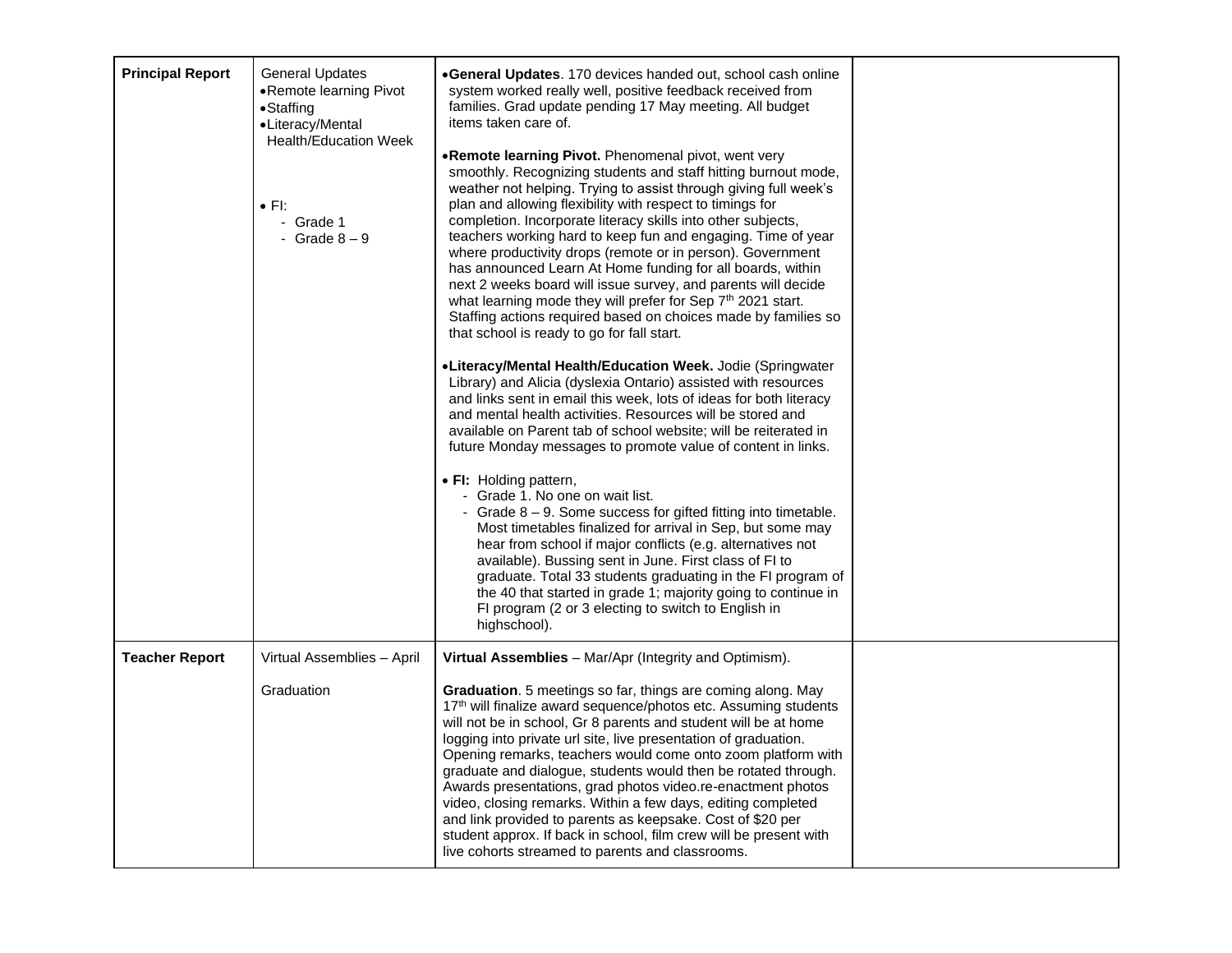| <b>Fundraising</b>                       | <b>SGF Funds</b><br>Gym equipment<br>BB standards (2)<br>Summit Climbing<br>Chicken on the Run<br>Pizza Palace – need to<br>add gift card option to our<br>plan<br>LunchBox Program | <b>SGF Funds.</b> Not many changes. Overage in<br>classroom needs, will need additional June meeting<br>to vote on moving money from lines not needed.<br>\$16K balance available for outdoor classroom but will<br>need approx \$25K total. In addition, yard<br>improvement funds need additional funds allocated to<br>offset basketball post and backboard replacement<br>(\$7K, under school yard improvements?). \$7800<br>currently reserved in technology in case technology<br>for at home learning is returned damaged/missing<br>etc. \$51786 balance overall. Outdoor classroom \$25K<br>required (wall, 9 wooden benches and 8 stone seats,<br>3 garden boxes, double stage, removal of scrub and<br>laying mulch), does not include game boards (can<br>look at in future) or blackboards (no cost). Once<br>announcement made whether students returning,<br>construction will begin (or if returning, construction<br>would start in summer), with completion by Sep. Gym<br>floor will be replaced as part of board's capital<br>expenditure (timeline TBD).<br>Gym equipment. Recess equipment is bagged and<br>ready for student return. School will cover funds for<br>any remaining gym equipment requirements.<br><b>Summit Climbing</b> – unlikely to recover funds.<br>Chicken on the Run - Cheque delivery in June.<br>Pizza Palace - Looking into adding gift card option to<br>our plan if they confirm they can accommodate.<br>LunchBox Program - Hope to receive info regarding<br>inquiry for Pizza Palace to be added to the program. | Vote for council to allocate \$7K to<br>basketball court repairs<br>Motion: Jill<br>Second: Tracey<br>Unanimous in support. |
|------------------------------------------|-------------------------------------------------------------------------------------------------------------------------------------------------------------------------------------|-----------------------------------------------------------------------------------------------------------------------------------------------------------------------------------------------------------------------------------------------------------------------------------------------------------------------------------------------------------------------------------------------------------------------------------------------------------------------------------------------------------------------------------------------------------------------------------------------------------------------------------------------------------------------------------------------------------------------------------------------------------------------------------------------------------------------------------------------------------------------------------------------------------------------------------------------------------------------------------------------------------------------------------------------------------------------------------------------------------------------------------------------------------------------------------------------------------------------------------------------------------------------------------------------------------------------------------------------------------------------------------------------------------------------------------------------------------------------------------------------------------------------------------------------------------------------|-----------------------------------------------------------------------------------------------------------------------------|
| <b>PRO Grant</b>                         | <b>Tracey Scott</b>                                                                                                                                                                 | Two activities: Committee has an event scheduled 15<br>May for movement/physical activity (yoga zoom for<br>family) and another live interactive webinar on<br>evening of Tue 18 May at 8pm with local child<br>psychologist (Maaike Canrinus from Riverwise<br>Psychological Services in Barrie) called Empowered<br>Parenting in Uncertain Times (recording with link will<br>be available after the event)                                                                                                                                                                                                                                                                                                                                                                                                                                                                                                                                                                                                                                                                                                                                                                                                                                                                                                                                                                                                                                                                                                                                                         |                                                                                                                             |
| Question/Inquiry/<br><b>New Business</b> |                                                                                                                                                                                     | Nil                                                                                                                                                                                                                                                                                                                                                                                                                                                                                                                                                                                                                                                                                                                                                                                                                                                                                                                                                                                                                                                                                                                                                                                                                                                                                                                                                                                                                                                                                                                                                                   |                                                                                                                             |
| <b>Agenda Items for</b><br>June 1        |                                                                                                                                                                                     |                                                                                                                                                                                                                                                                                                                                                                                                                                                                                                                                                                                                                                                                                                                                                                                                                                                                                                                                                                                                                                                                                                                                                                                                                                                                                                                                                                                                                                                                                                                                                                       | -none at this time but to be submitted to<br>co-chairs May 26th for June 1 <sup>st</sup> meeting.                           |